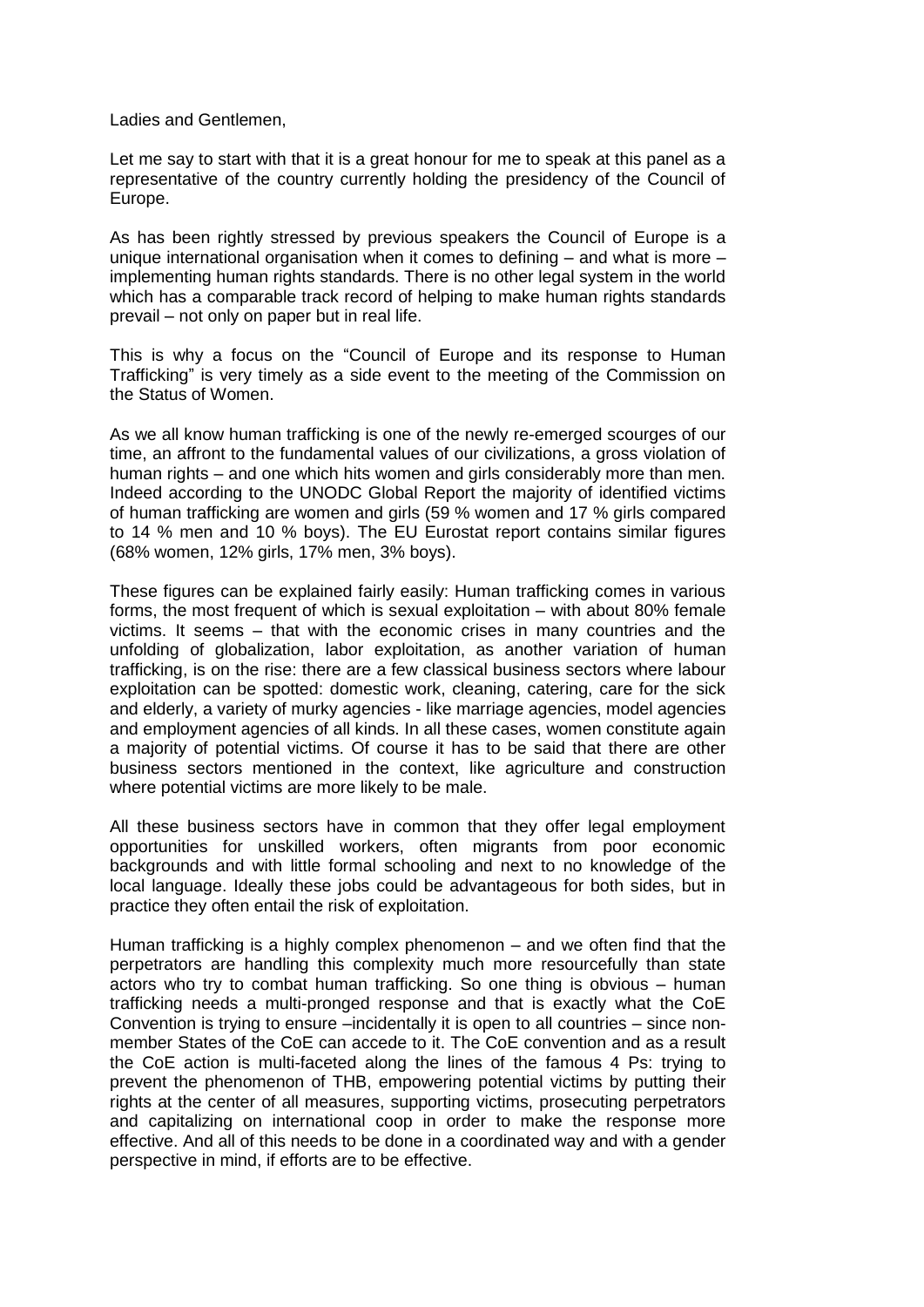The unique feature about the CoE response to THB is GRETA, the Group of Experts on Action against Trafficking in Human Beings which no doubt will be further elaborated on by co-panelists much more involved in GRETA's work than I am. However let me say this on behalf of one of the countries which have been monitored by GRETA fairly recently: GRETA is not an inspection or auditing team that any country has to be afraid of, but a most precious source of assistance and good advice: it helps to find solutions to a country's problems, but moreover it also draws attention to transborder phenomena and international trends as well as best practices – for example when it comes to devising measures for vulnerable groups, like minorities, children, mentally disabled people, refugees, etc.

International cooperation is paramount when it comes to combatting THB. Against this background it is an excellent initiative that the UN Commission on the Status of Women is being used by this side event as a starting point for building a bridge to other internat. organisations like the Council of Europe.

When Austria started preparing her presidency of the Council of Europe, we equally focussed on reaching out to other organisations busy tackling the same subjects. In this context we had the idea of organizing a major conference in Vienna together with OSCE, an internat. organisation very active in this area which – as you know - is based in Vienna.

It was the first conference of its kind - and the largest conference the Austrian presidency of the CoE will have organized during its tenure. But what is more: the conference was not conceived as a one-off event: its legacy is a framework for further Joint Action in the areas where increased cooperation was found by the conference to be necessary.

These areas include a number of further avenues for co-operation with a clear focus on women as the majority of victims and potential victims. To mention just a few of them: discouraging the demand that fosters trafficking in human beings while working to eliminate discrimination against women i.a. by education measures, information campaigns, but also by taking concrete measures at the work place, ensuring equal opportunities not only for economic participation, but also for access to social protection, protecting victims by taking care of their individual needs, prosecuting the perpetrators while making sure that victims who have been compelled to get involved in unlawful activities are not punished.

Finally the conference clearly stated that there is a need for increased cooperation by all relevant actors, including government, prosecution and law enforcement, NGOs and other relevant civil society groups, trade unions and the private sector.

All this sounds like a very tall order and at the same time – maybe - as somewhat theoretical. One literally feels dwarfed by the dimension of the problem and the corresponding enormity of things to do.

One solution is to say: one has to start somewhere. In this spirit I would like to present a way of acting which my ministry – the Austrian foreign Ministry - has devised in order to tackle the very manifestation of THB which it is most likely to come across in its daily work – and that is slavery or slavery-like conditions in diplomatic or other international households benefitting from immunity.

The problem is not very frequent – certainly much less voluminous than the problems to be found for example in building sites for large international sports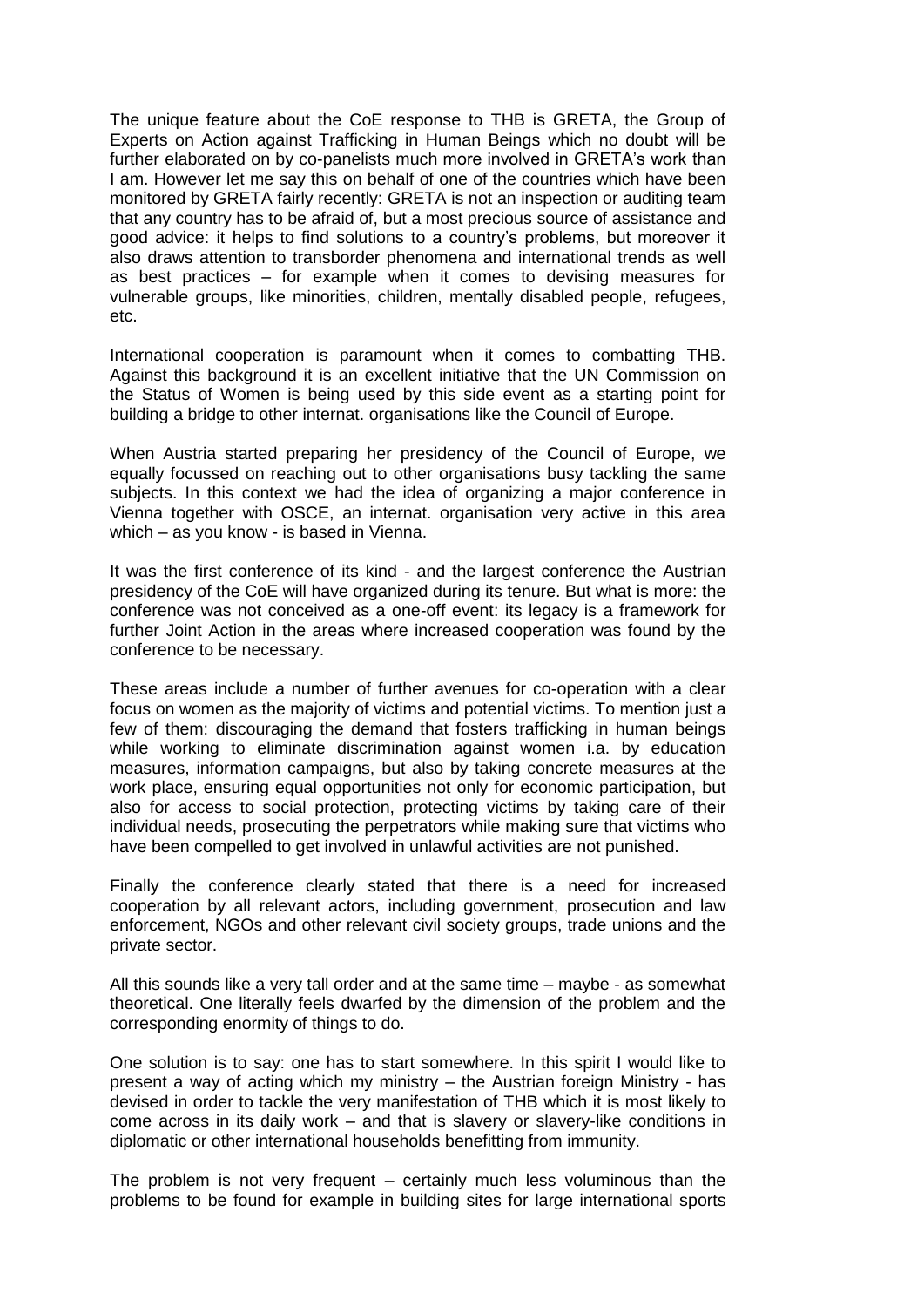events or for mass tourism in all its forms let alone international forced prostitution.

Still - domestic servitude in households of persons enjoying international privileges and immunities - when it occurs - is a grave violation of human rights in social circles which are not only privileged in a very specific way, but also particularly visible because we are talking about personalities due to represent their countries – or as it were internat. organisations. We are talking about a group of people who in a way are in a sort of limelight while working for the public good. It just so happens that these people also benefit from diplomatic immunity which some of them misinterpret, thinking that they can act as they please, while the Vienna Diplomatic Convention clearly states that they are subject to the law of the land where they serve.

Over many years authorities and courts have turned a blind eye to the problem, thinking that there was nothing they could do about this very specific protection gap.

It is a very positive development that the tide seems to be turning. Today an increasing number of foreign ministries – including my own – are determined to practice a zero-tolerance-policy in this area. Let me describe to you how my ministry goes about the problem – which however is not important in terms of quantity: about 8.000 persons (i.e. 3.000 diplomats or high officials of international organizations and their spouses) are theoretically entitled to apply for special residence permits for their private domestic staff, yet the actual number of such legitimation cards only amounts to about 300 and only a handful of cases per year are brought to the attention of the Foreign Ministry as being problematic.

The rights violations in question can include a wide variety of cases, ranging from failure to pay the full wages or restrictions of personal freedom, e.g. by withholding passports, to extremes like denying food and basic hygiene, committing outright physical or sexual violence or imposing slave-like conditions.

Given the fact that Austria is a host country to a number of important international organisations, the Foreign Ministry is among those who have adopted a policy of zero tolerance towards such cases. Given the informal nature of domestic work and the privileged status of the employers in question, enforcing the law can, however, prove difficult.

A strong focus has therefore been put on preventive measures:

The Foreign Ministry has issued a number of circular notes recalling to potential employers that Austrian social and labour laws are fully applicable to the employment of domestic workers. Potential employers therefore have to present a number of documents: These include the working contract signed by both the employer and the employee, a plan of the employer's residence showing a room assigned to the employee with a window, a lock and a lockable cupboard, proof of insurance coverage of at least 30,000  $\epsilon$  for all health and accident risks, valid in Austria and all Schengen countries for the entire duration of the stay and an affidavit by the employer guaranteeing the cost of a possible repatriation.

The most recent addition to this list of required documents includes proof of the employee's own bank account (no other proof of payment is accepted any longer), to which the minimum salary (of a little more than 1100  $\epsilon$ , 15 times per year, has to be credited) as well as proof of the employee's own banking card.